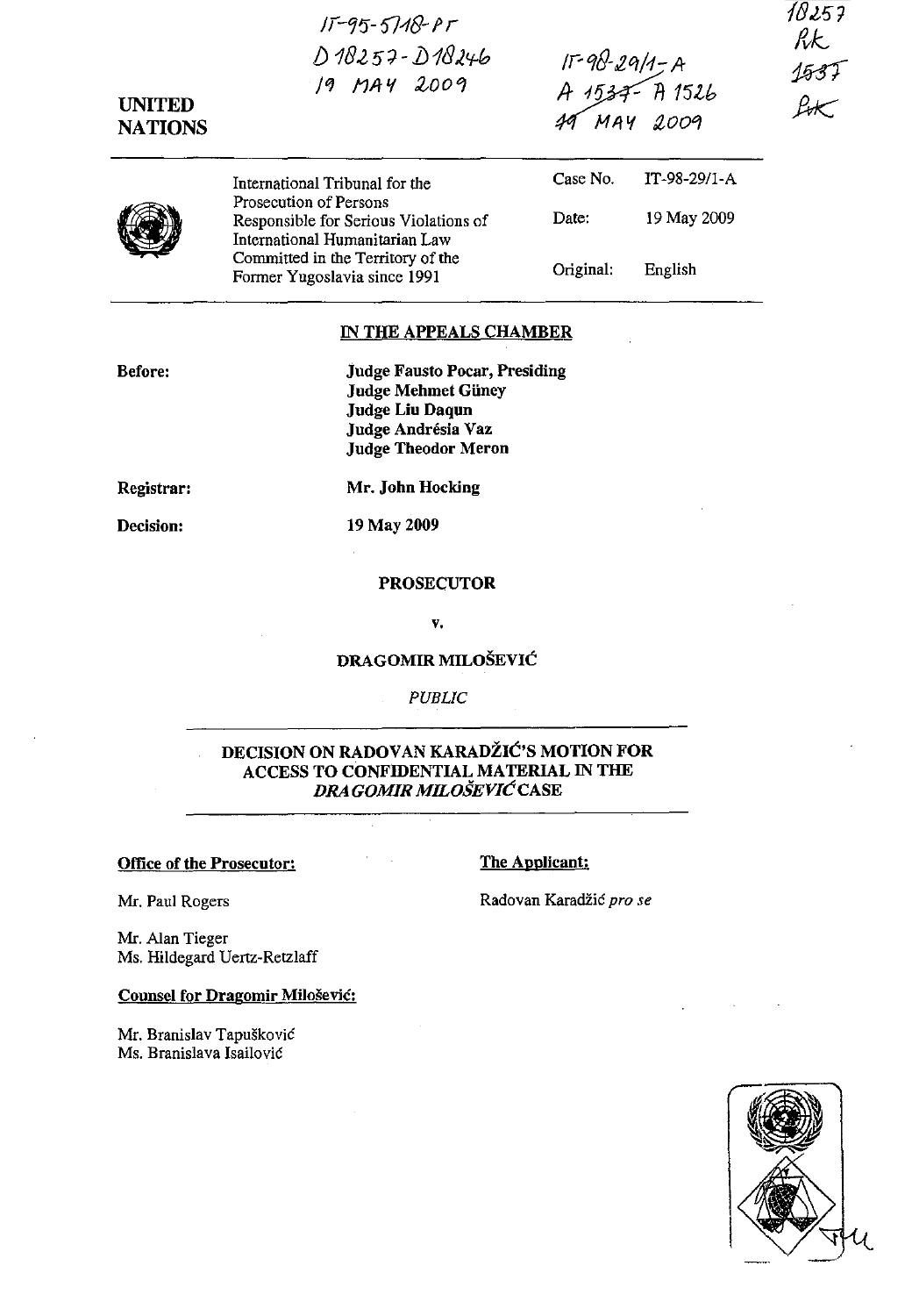IF95-5118-PT

I. The Appeals Chamber of the International Tribunal for the Prosecution of Persons Responsible for Serious Violations of International Humanitarian Law Committed in the Territory of the former Yugoslavia since 1991 ("Appeals Chamber" and ''Tribunal'', respectively) is seized of appeals<sup>1</sup> against the Judgement of Trial Chamber III rendered in the present case on 12 December 2007.2 The Appeals Chamber is also presently seized of the "Motion by Radovan Karadžić for Access to Confidential Materials in the Milošević Case" filed on 14 April 2009 by Radovan Karadžić, an accused in another case before the Tribunal ("Motion" and "Karadžić", respectively). The Office of the Prosecutor ("Prosecution") filed a response to the Motion on 24 April 2009.<sup>3</sup> Dragomir Milošević ("Miloševic"') did not respond to the Motion. Karadžić did not reply to the Response.

# **I. SUBMISSIONS OF THE PARTIES**

2. In his Motion, Karadžić seeks access to "all *inter partes* confidential material" from both the pre-trial and trial proceedings in the *Dragomir* Milošević case, namely, (a) all closed and private session testimony transcripts; (b) all closed session hearing transcripts; (c) all confidential exhibits; and (d) all *inter partes* confidential filings and submissions and all confidential Trial Chamber and Appeals Chamber decisions. 4

3. With regard to the identification and description of the material sought, Karadžić points out that in the past the Appeals Chamber "has accepted that requests for access to 'all confidential material' are sufficiently specific".<sup>5</sup> Karadžić further avers that "there is a significant geographical and temporal overlap between his case and the *[Dragomir Miloševic1* case".6 In particular, he notes that the indictments in both cases relate to crimes that allegedly took place in or around Sarajevo between August 1994 and November 1995.<sup>7</sup> He asserts that these factors demonstrate that the

 $\mathbf{l}$ 

TU

<sup>&</sup>lt;sup>1</sup> Prosecution Notice of Appeal, 31 December 2007 and Prosecution Appeal Brief, 30 January 2008; Defence Notice of Appeal Against the Trial Judgement, French original filed on II January 2008 (confidential); the English translation filed on 16 January 2008 (confidential); the public redacted version filed in French on II May 2009 and Defence Appeal Brief Including Confidential Annexes A and B and Public Annexes C and D, French original filed on 14 August 2008 (confidential): the English translation filed on II September 2008 (confidential): the public redacted version filed in French on II May 2009 (collectively, "Appeals").

Prosecutor v. Dragomir Milošević, Case No. IT-98-29/1-T, Judgement, 12 December 2007 ("Milošević Trial Judgement").

Prosecution Response to Motion by Radovan Karadžić for Access to All Confidential Material, 24 April 2009 **("Response").** 

<sup>4</sup>**Motion, paras l, 13. For the purposes of this decision. the Appeals Chamber has adopted the numbering system**  utilised in the Motion, rather than the one in the Response.<br><sup>5</sup> Motion, and a motion, rather than the one in the Response.

s **Motion, para. 3, referring,** *inter alia,* **to** *Prosecutor v. Radoslav* Brđanin, **Case No. IT-99-36-A, Decision on** Mićo Stanišić's **Motion for Access to All Confidential Materials in the** Brđanin **Case, 24 January 2007** ("Brđanin **Decision"),**  para 11.

**Motion, para. 6.** 

**<sup>7</sup> Motion, paras 7-8, referring to** *Prosecutor v. Radovan* Karadžić, **Case No. IT-95-51l8-PT, Prosecution's Third Amended Jndictment, 27 February 2009** ("Karadžić **Third Amended Indictment") and to** *Prosecutor v. Dragomir'*  Milošević, **Case No. IT-98-291l-PT, Prosecution's Amended Indictment. 18 December 2006. The Appeals Chamber**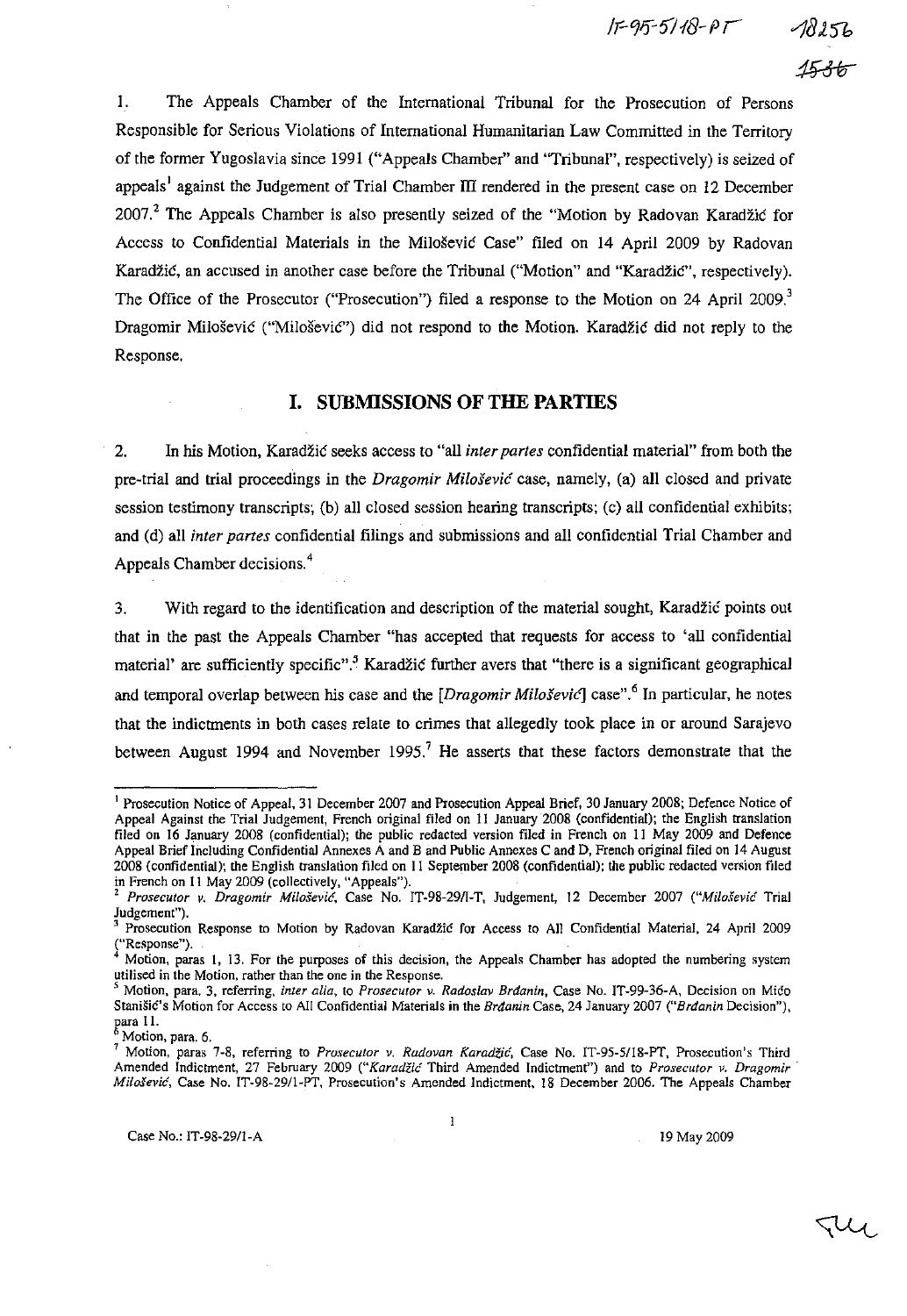$15 - 95 - 5748 - PT$ 

factual bases for the charges against him and Milošević are interrelated.<sup>8</sup> In addition, Karadžić submits that the material sought is "crucial to the effective investigation and preparation of [his] defence case", as "it is expected that there will be a significant overlap" between the witnesses who gave evidence in the *Dragomir Milošević* case and those who will give evidence in his case.<sup>9</sup> Karadžić further submits that the "principle of equality of arms [...] requires that he be granted access to the materials requested".<sup>10</sup> Finally, he undertakes to comply with all protective measures already in place for material sought from the *Dragomir* Milošević case. 11

4. The Prosecution does not oppose the Motion "insofar as it relates to confidential evidentiary material", referring to the material listed in categories (a) and (c) of the Motion, namely, confidential closed and private session testimony transcripts and confidential exhibits.<sup>12</sup> In this regard, the Prosecution acknowledges "the existence of a temporal and geographical overlap between the *Dragomir* Milošević case and [the *Karadžicl* case" and agrees that Karadžić "has a legitimate forensic interest in confidential trial exhibits and witness testimony". 13

5. In relation to conditions of access to this material, the Prosecution makes three points. First, it undertakes to identify for the Registry of the Tribunal ("Registry") any material subject to Rule 70 of the Rules of Procedure and Evidence ("Rules") and to seek the consent of the providers of this material.<sup>14</sup> Secondly, it requests that access to material relating to "any protected witness in *Dragomir Milošević* who may be called in [the *Karadžić*] case" be delayed in accordance with the time frames for provision of witness lists set out by the Trial Chamber seized of the Karadžić case.<sup>15</sup> Thirdly, the Prosecution indicates that it will identify any applicable protective measures and cooperate with the Registry to ensure that Karadžić is provided access as soon as practicable.<sup>16</sup>

6. The Prosecution, however, opposes the request for access to the material listed in categories (b) and (d) of the Motion, namely, all closed session hearing transcripts, all *inter partes* confidential filings and submissions and all confidential Trial Chamber and Appeals Chamber decisions.<sup>17</sup> It refers to the jurisprudence of the Tribunal to support the proposition that "[a]ccess will not be

2

19 May 2009

TUI.

notes that the Motion refers to the "Third Amended Indictment" as filed on 18 February 2009 (Motion, para. 6 fn. 6). **However. the** Karadžić Third **Amended Indictment was filed on 27 February 2009. as opposed to the Second Amended Indictment filed on 18 February 2009. In this decision, the Appeals Chamber refers to the** Karadžić **Third Amended Indictment as it is the operative one.** 

**g Motion, para. 9.** 

**<sup>9</sup> Motion, para. 10.** 

**<sup>10</sup> Motion, para. ll.** 

**II Motion, para. 5. 12 Response, para. 2.** 

**<sup>13</sup>Response, para. 8.** 

**<sup>14</sup> Response, para, 10,** 

<sup>&</sup>lt;sup>15</sup> Response, paras 10, 18(a)(b). See also *infra*, para. 13.

<sup>&</sup>lt;sup>16</sup> Response, para. 14.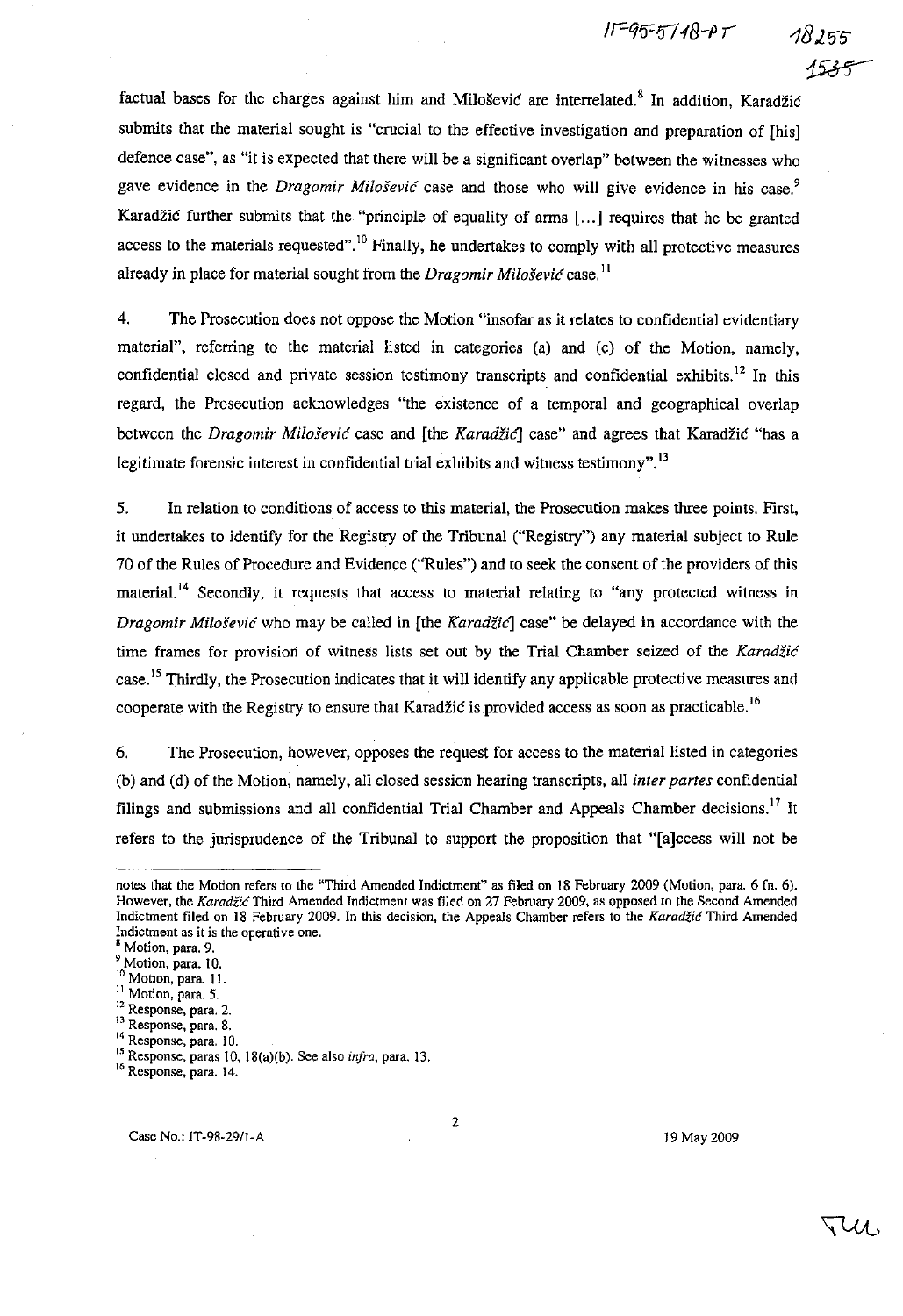granted to confidential materials that bear no relation to material facts in the Applicant's own case or for reasons that serve some other purpose".<sup>18</sup> It argues that the purpose of the Motion is "to elicit information in the hopes that something relevant might be found" and, in this regard, constitutes a "fishing expedition".<sup>19</sup> Accordingly, the Prosecution submits that Karadžić should be denied access to the material listed in categories (b) and (d) of the Motion as he has not demonstrated a legitimate forensic purpose for such access. 20 The Prosecution also Objects to the disclosure of any *ex parte*  material. $^{21}$ 

# II. APPLICABLE LAW

7. The Appeals Chamber recalls that a party is always entitled to seek material from any source, including from another case before the Tribunal, to assist in the preparation of its case if the material sought has been identified or described by its general nature and if a legitimate forensic purpose for such access has been shown. <sup>22</sup>

8. With regard to *inter partes* confidential material, the Appeals Chamber has held that the party seeking access must demonstrate a legitimate forensic purpose by establishing that such material "is likely to assist the [party's] case materially, or at least there is a good chance that it would".<sup>23</sup> This standard may be met by showing the existence of a factual nexus between the two cases such as a "geographical, temporal or otherwise material overlap".<sup>24</sup>

3

l7 Response, paras 15-17.

<sup>19</sup> Response, para. 16. referring to *Prosecutor v. Mile* Mrkšić *and Veselin* Šljivančanin, Case No. IT-95-1311-A, Decision on Veselin Šljivančanin's Motion Seeking Access to Confidential Material in the Kordić *and* Čerkez Case, 22 April 2008 (HŠljivančanin Decision"), para. 7; *Prosecutor v. Vojislav Šešelj,* Case No. IT-03-67-PT, Decision on Ivan Čennak's and Mladen Markač's Joint Motion for Access to Confidential Testimony and Documents in the *Še§elj* Case, 24 May 2007, p. 4; *Prosecutor v. Slobodan* Milošević, Case No. IT-02-54-T, Decision on Defence Motion Filed by the Defence of Franko Simatović (IT-03-69-PT) for Access to Transcripts and Documents, 20 October 2003. para. 3.

<sup>19</sup> Response, para. IS. referring to *Prosecutor v, Blagoje* Simić, Case No. IT -95-9-A, Decision on Defence Motion by Franko Simatović for Access to Transcripts, Exhibits, Documentary Evidence and Motions Filed by the Parties in the Simić et al. Case, 13 April 2005, Separate Opinion of Judge Shahabuddeen and Judge Schomburg, para. 7.

<sup>20</sup> Response. para, 17.  $21$  Response, paras 11-13.

<sup>22</sup> Decision on Momčilo Perišić's Request for Access to Confidential Material in the *Dragomir* Milošević Case, 27 April *2009 ("D.* Milošević Decision"), para. 4, referring to *Prosecutor v. Milan* Martić, Case No. IT-95-11-A. Decision on Motion by Jovica Stanišić for Access to Confidential Testimony and Exhibits in the Martić Case Pursuant to Rule 75(G)(i), 22 February 2008 ("Martić Decision"), para. 9. See also *Prosecutor v.* Momčilo *Krajišnik,* Case No. IT-00-39- A. Decision on "Motion by Mićo Stanišić for Access to All Confidential Materials in the Krajišnik Case", 21 February *2007 ("Krajišnik* Decision"), p. 4.

<sup>2.1</sup> D. Milošević Decision, para. 5; Brđanin Decision, para. 12; *Prosecutor v. Vidoje* Blagojević *and Dragan* Jokić, Case No. IT-02-60-A. Decision on Motions for Access to Confidential Materials, 16 November 2005 ("Blagojević *and* Jokić Decision"), para. 8.

<sup>&</sup>lt;sup>24</sup> D. Milo*šević* Decision, para. 5; *Prosecutor v. Dario Kordić and Mario Cerkez*, Case No. IT-95-14/2-A, Decision on Motion by Hadžihasanović, Alagić and Kubura for Access to Confidential Supporting Material, Transcripts and Exhibits in the Kordić and Čerkez Case, 23 January 2003, p. 4; see also *Martić* Decision, para. 9.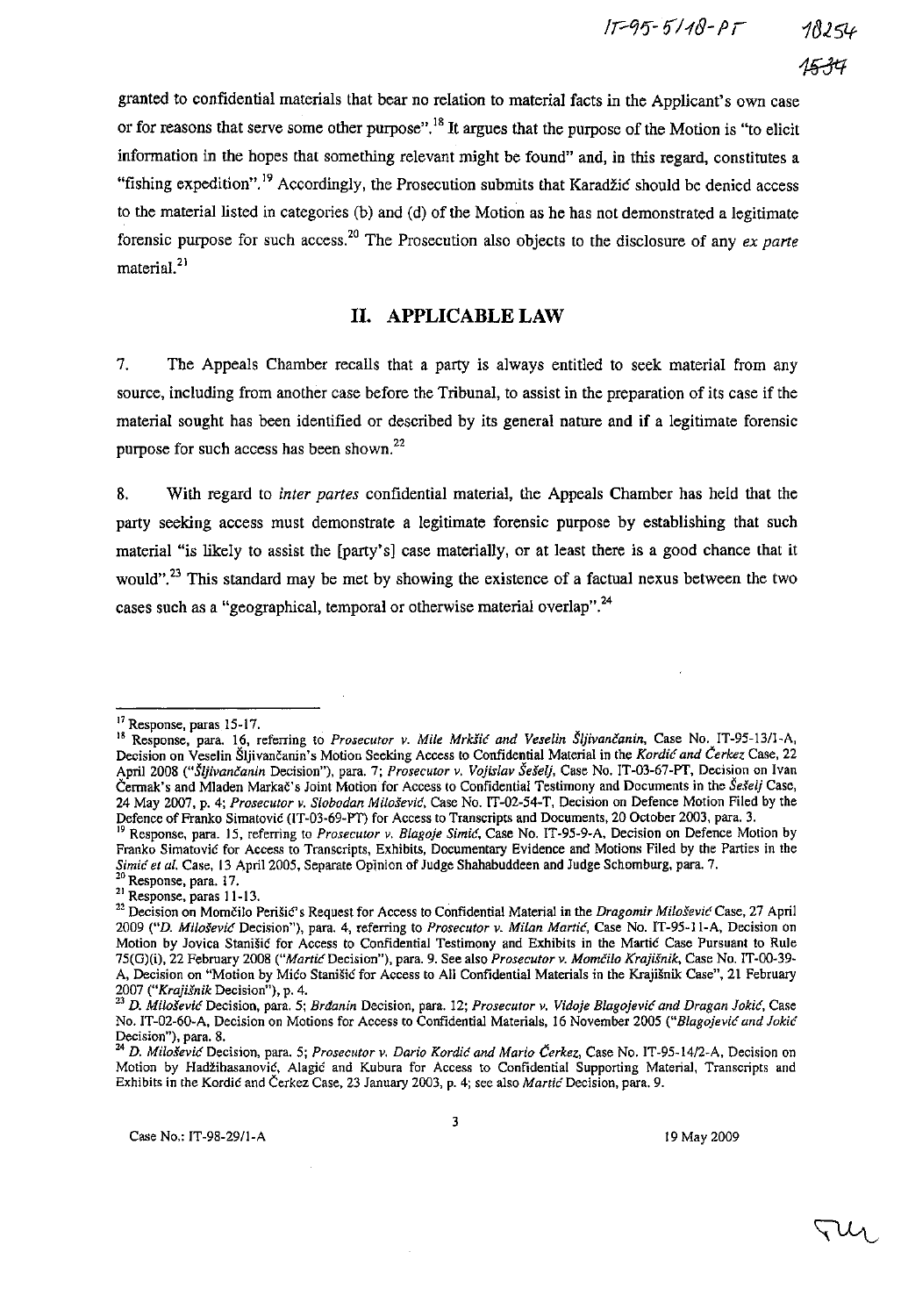!P91J-1i/1(]- *p* r

### **III. DISCUSSION**

9. The. Appeals Chamber has previously stated that "[t]he first element of gaining access to confidential material is not considered particularly onerous".<sup>25</sup> The Appeals Chamber also notes that, while paragraph l of the Motion only specifies that the request for access is directed towards *inter partes* material in relation to category (d), the Motion further specifies that Karadžić requests access to all *inter partes* confidential material. 26 Therefore, the Prosecution's opposition to granting him access to any *ex parte* material<sup>27</sup> is moot. The Appeals Chamber understands that Karadžić is seeking access to all *inter partes* confidential material in the *Dragomir* Milošević case and is satisfied that Karadžić has identified the material sought with sufficient particularity.

10. As to the existence of a legitimate forensic purpose for access to the material sought, the Appeals Chamber concurs that there is a significant factual nexus between the two cases, in that the events addressed in the *Dragomir* Milošević case are closely related to the charges brought against Karadžić. In particular, the Karadžić Third Amended Indictment alleges that Karadžić participated in a joint criminal enterprise ("JCE") between April 1992 and November 1995 with the purpose of establishing and carrying out "a campaign of sniping and shelling against the civilian population of Sarajevo [in order] to spread terror among the civilian population".<sup>28</sup> It further identifies Milošević as acting in concert with Karadžić in the framework of this JCE.<sup>29</sup> In turn, and subject to the outcome of the pending Appeals, Milošević was found guilty of crimes committed in and around Sarajevo during the period between August 1994 and November 1995.<sup>30</sup> Although Milošević was not charged under the JCE mode of responsibility, the Appeals Chamber finds the participation of Karadžić and Milošević in the same JCE alleged in the Karadžić Third Amended Indictment suggests a nexus between their cases. It further notes that seven out of 17 sniping incidents and 11 out of 19 shelling incidents in Sarajevo described in the Schedules to the Karadžić Third Amended Indictment are identical to those analysed in the *Milošević* Trial Judgement.<sup>31</sup> In light of the above, the Appeals Chamber is satisfied that a significant factual nexus between the Karadžić and *Dragomir* Milošević cases exists, warranting granting Karadžić access to the material listed in categories (a) and (e) of the Motion, that is, all *inter partes* confidential closed and private session testimony transcripts and all *inter partes* confidential exhibits in the *Dragomir* Milošević case.

**<sup>30</sup>**Milošević Trial **Judgement, para. 1006; see also ibid., para. l for reference to the relevant time period.** 

Case No.: IT-98-29/l-A 19 May 2009

4

JUI

<sup>&</sup>lt;sup>25</sup> Brdanin Decision, para. 11.

**<sup>26</sup> Motion, para. 13.** 

**<sup>27</sup>See Response, paras 11-13.** 

**<sup>2</sup>B** Karadžić Third **Amended Indicement, para. 15.** 

**<sup>29</sup>**KaradžićThird **Amended Indictment, para. 16.** 

**<sup>31</sup>Compare** Karadžić **Third Amended Indictment, Schedule F: Nos 11-17 with** Milošević **Trial Judgement, Part**  II(4)(b)(i)(a)(c)-(t) and (ii)(a)(c); compare also Karadžić Third Amended Indictment. Schedule G: Nos 9-19 with MiloševićTrial Judgement. Part II(6)(b)(ii)-(viii). (x)-(xi) and (xiv)-(xv).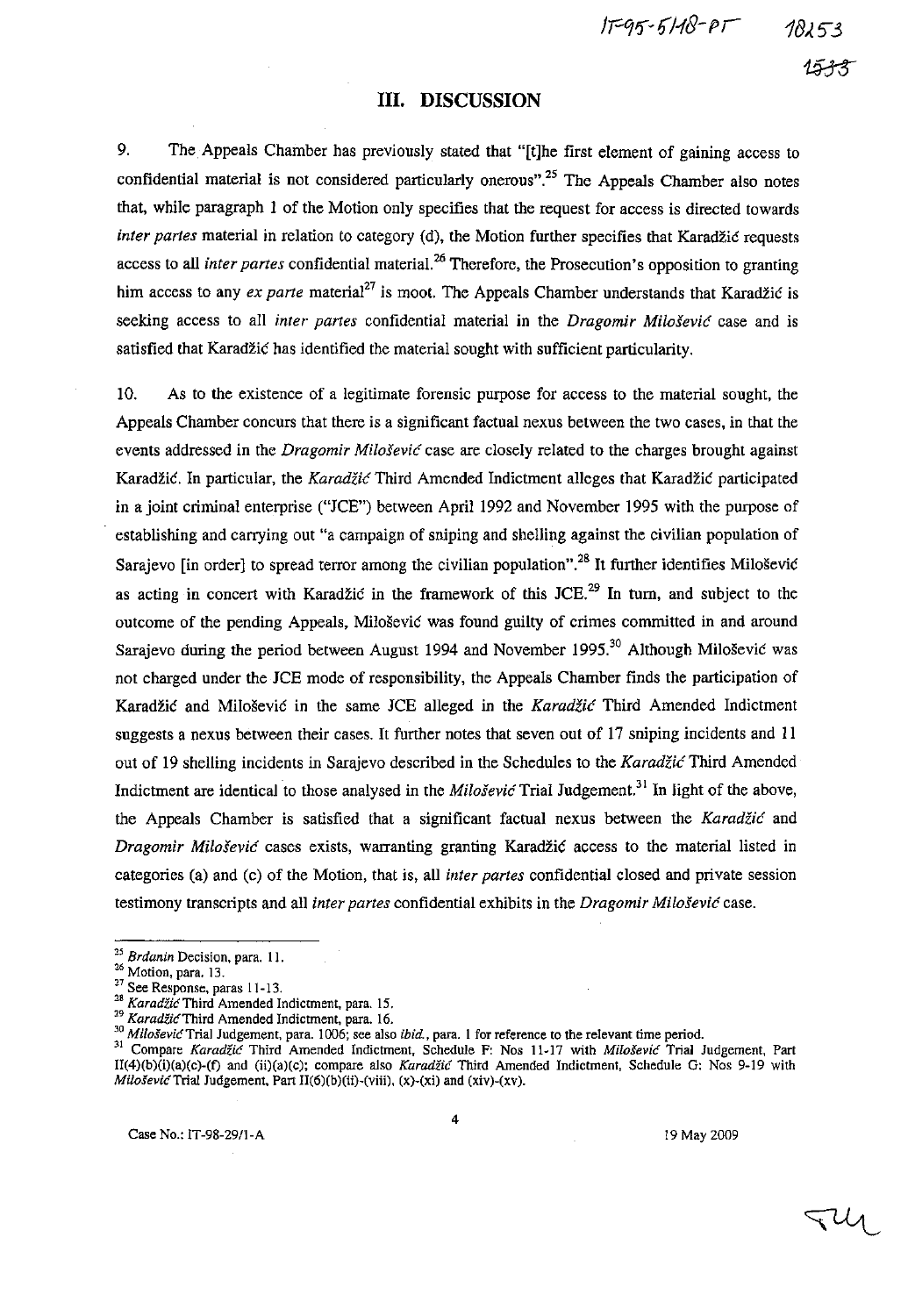$15 - 95 - 518 - 15$ 



ll. With respect to the material listed in categories (b) and (d) of the Motion, namely, all *inter partes* confidential filings and submissions, all confidential Trial Chamber and Appeals Chamber decisions, and all closed session hearing transcripts, the Appeals Chamber recalls that it is incumbent on the party seeking access to avoid engaging in a "fishing expedition".<sup>32</sup> Nonetheless, it finds that the Motion does not amount to such abuse. The Appeals Chamber fmds that Karadžić will be able to better understand and make use of confidential evidentiary material in the *Dragomir*  Milošević case, such as exhibits and testimony transcripts, if he has access to the filings, submissions, decisions and hearing transcripts relating to that material.<sup>33</sup> The Appeals Chamber recalls that the applicable standard is only that there be a "good chance" that the confidential materials will materially assist the case of the party seeking access and that it does not require "accused seeking access to *inter partes* confidential materials in other cases to establish a specific reason that each individual item is likely to be useful".<sup>34</sup> The Appeals Chamber further recalls that the principle of equality of arms supports giving the applicant a similar chance to understand the proceedings and evidence and evaluate their relevance to his own case, in common with the Prosecution which has access to all *inter partes* filings.<sup>35</sup> Accordingly, once an accused has been granted access to confidential exhibits and confidential or closed session testimonies of another case before the Tribunal, he should not be prevented from accessing filings, submissions, decisions and hearing transcripts which may relate to such confidential evidence. The Appeals Chamber therefore grants Karadžić's request for access to the material listed in categories (b) and (d) of the Motion. **It**  notes, however, that, as is the practice of the Tribunal,<sup>36</sup> the Prosecution and Milošević will have the opportunity to apply to the Appeals Chamber for any additional protective measures or redactions, as detailed below, should they deem it necessary.

12. In light of the foregoing and subject to the conditions detailed below, the Appeals Chamber grants Karadžić's request for access to all *inter partes* confidential material in the *Dragomir*  Milošević case, including all confidential closed and private session testimony transcripts, all closed

MM

**<sup>32</sup>***Prosecutor v. Enver* Hadžihasanović *et al.,* **Case No. IT-Ol-47-AR73, Decision on Appeal from Refusal to Grant**  Access to Confidential Material in Another Case, 23 April 2002, p. 3.<br>
<sup>33</sup> Cf. <sup>21</sup>

**<sup>33</sup> Cf.** Blagojević *and* Jokić **Decision, para. 11.** 

*<sup>34</sup> Prosecutor v. Vidoje* Blagojević *and Dragan* Jokić, **Case No. IT-D2-60-A, Decision on Motion by Radivoje** Miletić **for Access to Confidential Information, 9 September 2005** ("Miletić **Decision"), p. 4.** 

*<sup>35</sup>*Blagojević *and* Jokić **Decision, para. 11. See also,** Miletić **Decision. p. 4, where the Appeals Chamber considered that "the Trial Chamber's decisions may help the Applicant to prepare his case by shedding light on the Trial Chamber's treatment of legal and factual issues that may be common to the two cases". The Appeals Chamber further observes that the jurisprudence referred to by the Prosecution in para. 16 of its Response is not relevant to the case at hand. In**  particular, the Appeals Chamber notes that in the *Šljivančanin* Decision the Appeals Chamber denied access to two **confidential exhibits because they were "not sought because they relate to any of the material facts arising in the Second Proceedings, but rather because** they are **alleged to be of assistance to the Applicant in interpreting the findings of the**  Appeals Chamber in the First Proceedings [...] [a]s such, the Appeals Chamber is not satisfied that the Applicant has shown a legitimate forensic purpose justifying access to the exhibits sought" (Šljivančanin Decision, para. 8). **Conversely, in the present case** Karadžić **has based his request for access on a significant factual overlap between the two cases and has demonstrated a legitimate forensic purpose.**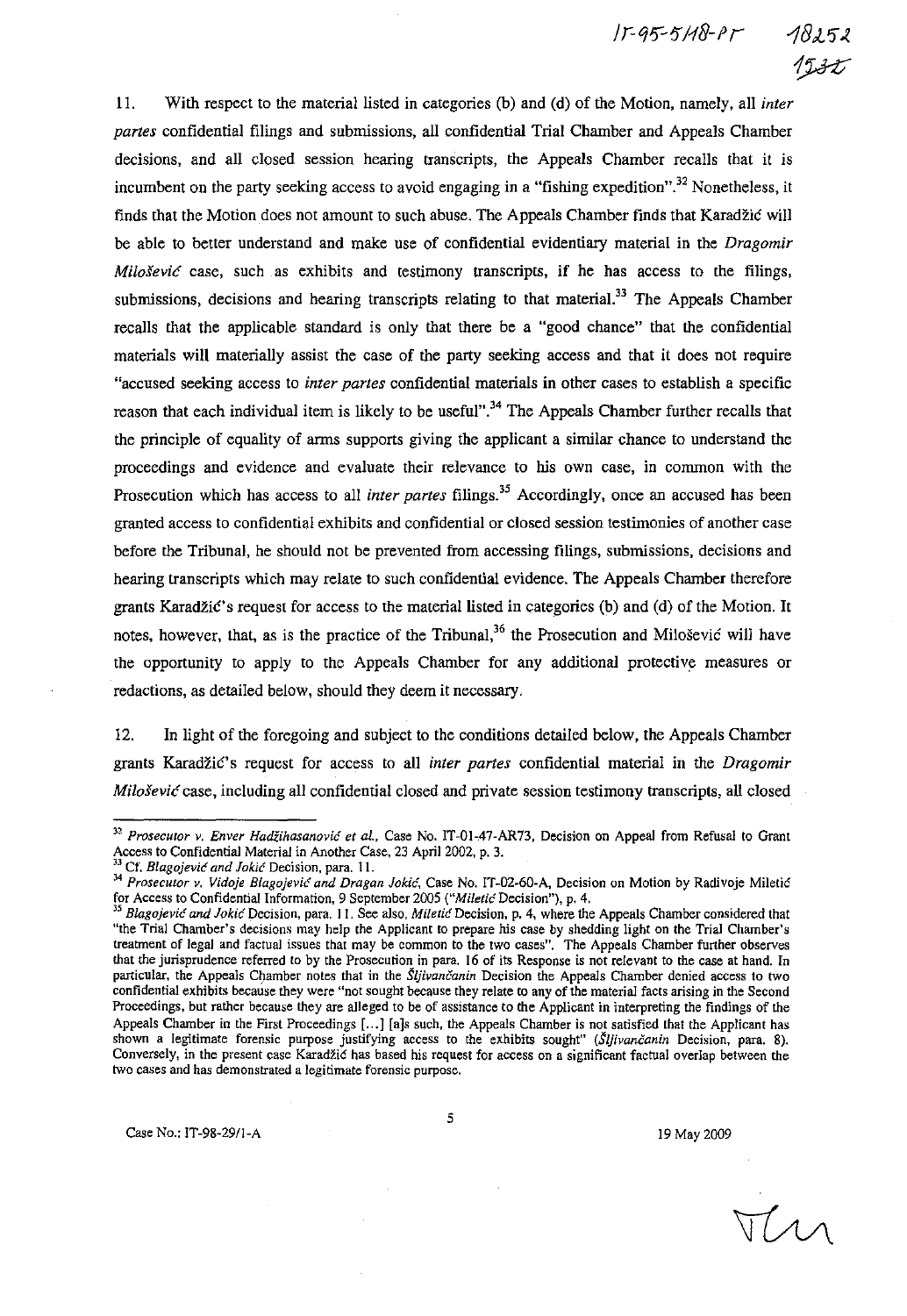session hearing transcripts, all confidential exhibits, all *inter partes* confidential filings and submissions and all confidential Trial Chamber and Appeals Chamber decisions.

# IV. CONDITIONS OF ACCESS

#### A. Additional measures relating to witnesses who may be called in the Karadžić case

13. The Appeals Chamber notes the Prosecution's request that it be able to withhold material from Karadžić that may relate to "protected witnesses in *Dragomir* Milošević who may be called in the  $[Karad\ddot{z}i\acute{c}]$  case for whom delayed disclosure may be justified".<sup>37</sup> The Prosecution requests that the Registry withhold access to this material "in accordance with the time frames set out in such orders as may be issued by the Karadžić Trial Chamber<sup>38</sup> or, at least, until the Prosecution is required to file its witness list in the Karadžić case, that is, 18 May 2009.<sup>39</sup> It submits that, should it subsequently decide to not call one or more protected witnesses from the *Dragomir* Milošević case in the Karadžić case, it will notify the Registry, which may allow access to the materials relating to those witnesses. $40$ 

14. The Appeals Chamber considers that the particular time frames of the Karadžić case favour the approach suggested by the Prosecution. The Appeals Chamber considers that the Trial Chamber seized of the Karadžić case is best placed to evaluate, pursuant to Rule 69 of the Rules, whether exceptional circumstances exist to warrant delayed disclosure of the materials related to Prosecution witnesses. Considering the fact that the Prosecution was to provide its witness list by 18 May 2009, the Appeals Chamber deems that, in these circumstances, it is in the interests of judicial expediency to adopt the suggested approach. Accordingly, the Appeals Chamber allows the Prosecution to withhold the material until the Trial Chamber seized of the Karadžić case decides on the Prosecution's requests for delayed disclosure of *inter partes* confidential material from the *Dragomir* Milošević case. The Appeals Chamber holds that the Prosecution will have to file any such requests for delayed disclosure before the Trial Chamber seized of the Karadžić case by 26 May 2009.

 $\mathcal{L}^{\mathcal{L}}(\mathcal{L}^{\mathcal{L}})$  and  $\mathcal{L}^{\mathcal{L}}(\mathcal{L}^{\mathcal{L}})$  and  $\mathcal{L}^{\mathcal{L}}(\mathcal{L}^{\mathcal{L}})$  and  $\mathcal{L}^{\mathcal{L}}(\mathcal{L}^{\mathcal{L}})$ 

<sup>&</sup>lt;sup>36</sup> See *D. Milošević* Decision, paras 15, 19; Blagojević and Jokić Decision, paras 16, 19(c).

<sup>37</sup> Response, para. 10; see also *supra,* para. 5.

 $38$  Response, para. 18(b).

<sup>39</sup> Response, paras 18(a)(b), See also *ibid.,* para. 10, referring to *Prosecutor v. Radovan* Karadžić, Case No. IT-95-5/J8- PT, Order Following Status Conference and Appended Work Plan. 6 April 2009. para. 7(3).

<sup>40</sup> Response, para. JO fn. 18, para. 18(a).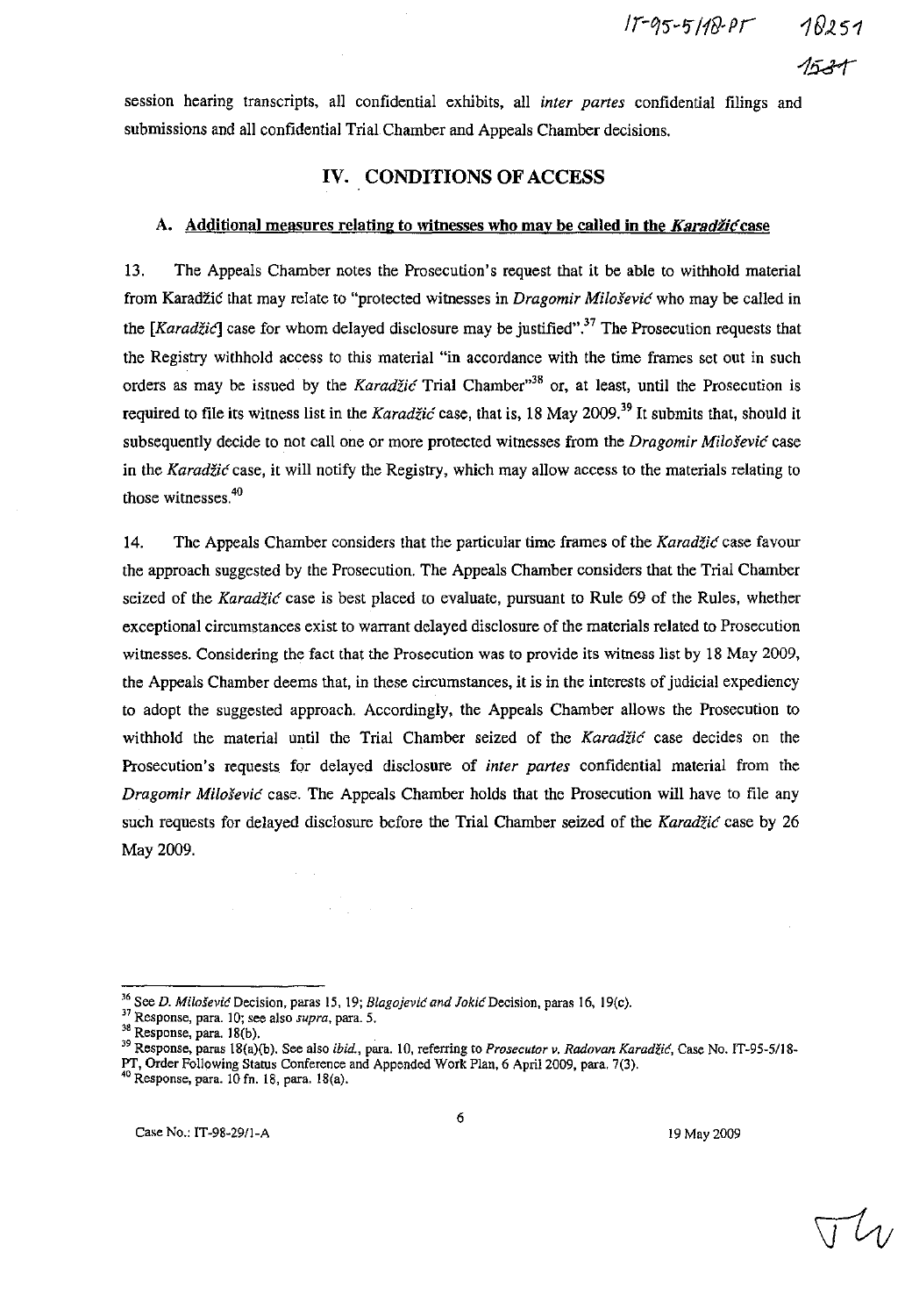15-95-5118-Pr 18250

#### B. Rule 70 disclosure

15. The Appeals Chamber notes that, under Rule 70(B) of the Rules, infonuation "provided to the Prosecutor on a confidential basis and which has been used solely for the purpose of generating new evidence [ ... J shall not be disclosed by the Prosecutor without the consent of the person or entity providing the initial information". The same restriction may be applied to information in possession of the Defence under Rule 70(F) of the Rules. The Appeals Chamber has previously held that, in respect of motions seeking access to confidential material in another case, material provided under Rule 70 of the Rules shaU not be released to the accused in another case unless the provider consents to such disclosure.<sup>41</sup> Accordingly, the Appeals Chamber holds that any material that has been proVided to the Prosecution under Rule 70(B) of the Rules, in addition to any material that may have been provided to Milošević under Rule 70(F) of the Rules, shall not be released to Karadžić unless and before the providers give their consent.

#### C. Other protective measures

16. The Appeal Chamber notes that protective measures ordered in one proceeding "shaU continue to have effect *mutatis mutandis* in any other proceeding before the Tribunal".<sup>42</sup> It further recalls that once access to confidential materials from another case is granted, the Appeals Chamber detennines if and what additional protective measures are necessary in order to "strike a balance between the rights of a party to have access to material to prepare its case and guaranteeing the protection and integrity of confidential information".<sup>43</sup>

17. The Appeals Chamber finds that protective measures ordered in the *Dragomir* Milošević case should continue to apply to any material released to Karadžić. This does not prevent the parties to the *Dragomir* Milošević case from applying to the Appeals Chamber for additional protective measures or redactions, if they so choose.

# V. DISPOSITION

18. For the foregoing reasons, the Appeals Chamber GRANTS the Motion and allows Karadžić, subject to the conditions set forth below, access to aU *inter partes* confidential material in

<sup>42</sup> Rule 75(F)(i) of the Rules; see also *Galić* Decision, para. 11.

*<sup>41</sup> D.* Milošević Decision, para. 13. See also *Krajišnik* Decision. pp. 5-6; *Prosecutor v. Stanislav* Galić, Case No. IT -98- 29-A. Decision on Momčilo Perišić's Motion Seeking Access to Confidential MateriaJ in the Galić Case, 16 February *2006* ("GaUć Decision"), para. 12, referring to *Prosecutor v. Mladen* Naletilić, *a.k.a. "Tuta" and Vinko* Martinović, *a.k.a. "Štela",* Case No. IT-98-34-A, Decision on "Slobodan Praljak's Motion for Access to Confidential Testimony and Documents in *Prosecutor v;* Naletilić *and Martinovie'"* and "Jadranko Prlić's Notice of Joinder to Slobodan Praljak's Motion for Access", 13 June 2005 ("Naletilić Decision"), p. 8.

*<sup>43</sup>*Naletilić Decision, p. 7; see also Blagojević *and* Jokić Decision, para. 16.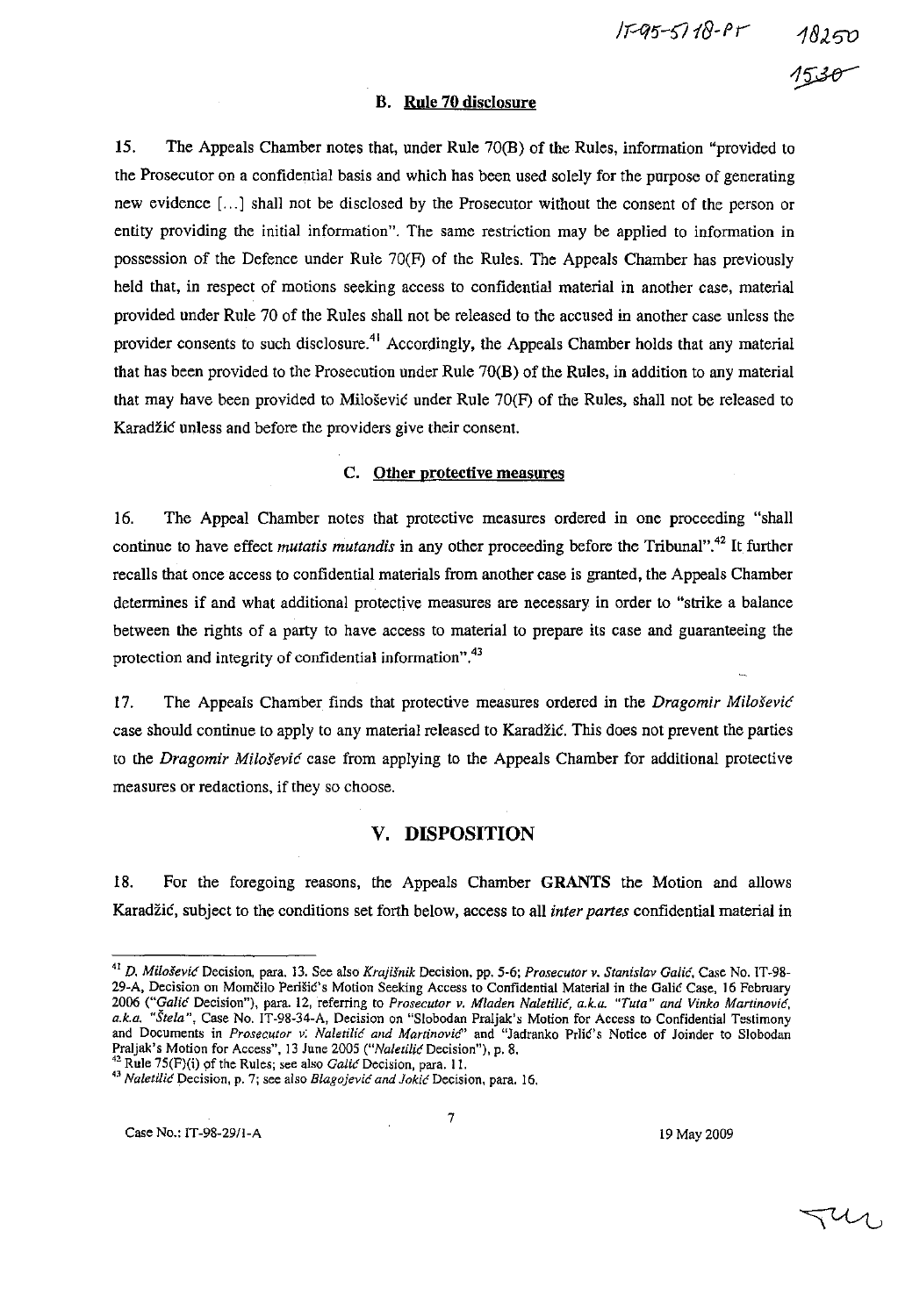the *Dragomir* Milošević case, including all confidential closed and private session testimony transcripts, all closed session hearing transcripts, all confidential exhibits, all *inter partes*  confidential filings and submissions and all confidential Trial Chamber and Appeals Chamber decisions.

- 19. The Appeals Chamber **ORDERS** the Prosecution:
	- a. to file before the Trial Chamber seized of the Karadžić case, by 26 May 2009, its request, if any, for delayed disclosure of any *inter partes* confidential material in the *Dragomir*  Milošević case;
	- b. to identify to the Appeals Chamber and the Registry, on the same date, what *inter partes*  confidential material in the *Dragomir* Milošević case can be immediately disclosed to Karadžić ("Materials to be Immediately Disclosed") and what *inter partes* confidential materials, if any, can not be immediately disclosed to Karadžić, pending the Prosecution's request to the Trial Chamber for delayed disclosure ("Materials Subject to Delayed Disclosure Request").

## **Materials to be Immediately Disclosed**

## 20. The Appeals Chamber **ORDERS** the Prosecution and Milošević:

- a. to identify to the Appeals Chamber and the Registry within 10 working days from the date of the identification of the Materials to be Immediately Disclosed, what, if any, of these materials contain material that has been provided to them subject to Rule 70 of the Rules;
- b. within 15 working days from the date of the identification of the Materials to be Immediately Disclosed, to seek leave from the Rule 70 providers to disclose this material to Karadžić.

## 21. The Appeals Chamber **REQUESTS** the Registry:

- a. to withhold any material provided pursuant to Rule 70 of the Rules, as ideutified by the Prosecution or Milošević, until the responses of the providers have been relayed;
- b. where the providers have consented to further disclosure, to provide Karadžić, all of his legal associates and any employees who have been instructed or authorised by Karadžić and his legal associates, with all such material, in electronic format where possible;
- c. where the providers have refused consent to further disclosure, to withhold that material.

8

JU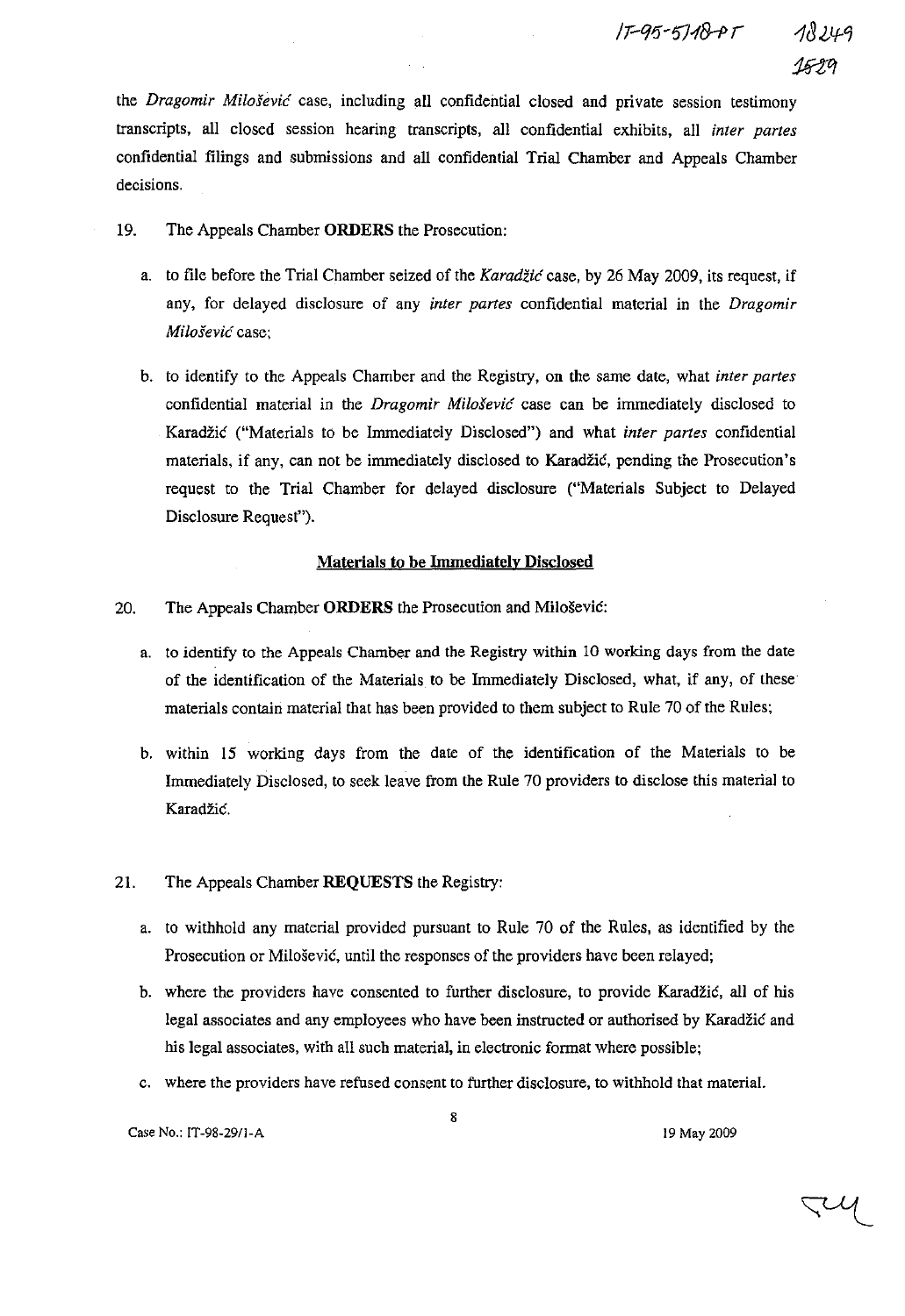

22. The Appeals Chamber ORDERS the Prosecution and Milošević to apply to the Appeals Chamber for additional protective measures or redactions, if required, within 15 working days from the date of the identification of the Materials to be Immediately Disclosed.

23. The Appeals Chamber REQUESTS the Registry:

- a. where no additional protective measures or redactions are requested within 15 working days from the date of the identification of the Materials to be Immediately Disclosed, and where none of these materials have, within 10 working days from the date of the identification of the Materials to be Immediately Disclosed, been identified by the Prosecution or Milošević as having been provided pursuant to Rule 70 of the Rules, to provide Karadžić, all of his legal associates and any employees who have been instructed or authorised by Karadžić and his legal associates, with all the Material to be Immediately Disclosed, in electronic format where possible;
- b. where additional protective measures or redactions are requested, to withhold that material until the Appeals Chamber has issued a decision on the request.

# Materials Subject to Delayed Disclosure Request

- 24. The Appeals Chamber **ORDERS** the Prosecution and Milošević:
	- a. to identify to the Appeals Chamber and the Registry within 10 working days from the date of the Trial Chamber's Decision on the Prosecution's Delayed Disclosure Request (''Trial Chamber Decision"), what, if any, of the materials contain material that has been provided to them subject to Rule 70 of the Rules;
	- b. within 15 working days from the date of the Trial Chamber Decision, to seek leave from the Rule 70 providers to disclose this material to Karadžić.
- 25. The Appeals Chamber REQUESTS the Registry:
	- a. to withhold any material provided pursuant to Rule 70 of the Rules, as identified by the Prosecution or Milošević, until the responses of the providers have been relayed;
	- b. where the providers have consented to further disclosure, to provide Karadžić, all of his legal associates and any employees who have been instructed or authorised by Karadžić and his legal associates, with all such material, in electronic format where possible;
	- c. where the providers have refused consent to further disclosure, to withbold that material.

9

Case No.: IT-98-29/1-A 19 May 2009

JUL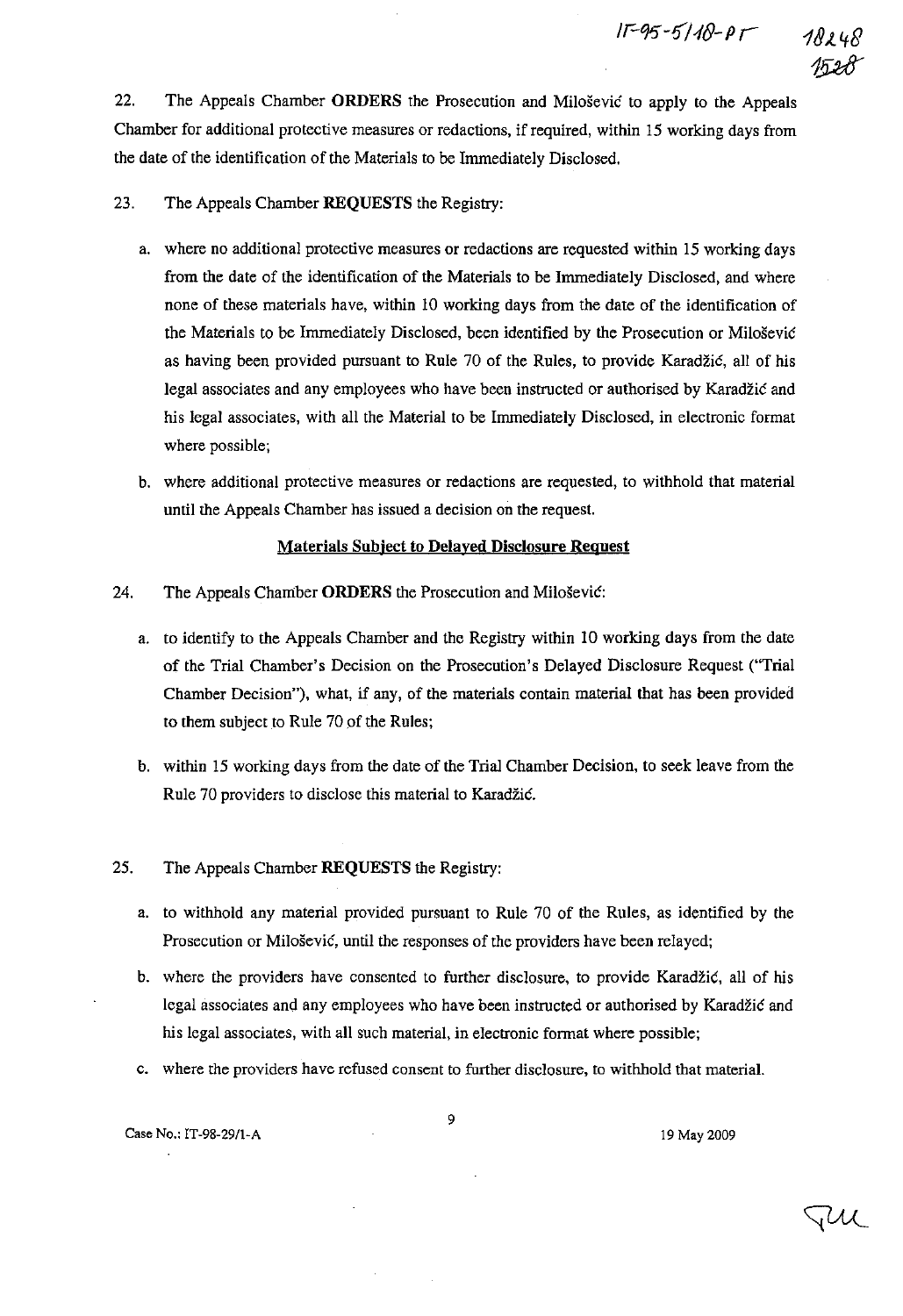26. The Appeals Chamber **ORDERS** the Prosecution and Milošević to apply to the Appeals Chamber for additional protective measures or redactions, if required, within 15 working days from the date of the Trial Chamber Decision.

27. The Appeals Chamber **REQUESTS** the Registry:

- a. where no additional protective measures or redactions are requested within 15 working days from the date of the Trial Chamber Decision, and where none of these materials have, within 10 working days from the date of the Trial Chamber Decision, been identified by the Prosecution or Milošević as having been provided pursuant to Rule 70 of the Rules, to provide Karadžić, all of his legal associates and any employees who have been instructed or authorised by Karadžić and his legal associates, with all *inter partes* confidential material described above, in electronic format where possible;
- b. where additional protective measures or redactions are requested, to withhold that material until the Appeals Chamber has issued a decision on the request.

28. The Appeals Chamber, unless otherwise required by this decision, **ORDERS** that the *inler partes* confidential material provided by the Registry shall remain subject to any protective measures imposed in the *Dragomir* Milošević case.

29. The Appeals Chamber **ORDERS** that Karadžić, all of his legal associates and any employees who have been instructed or authorised by Karadžić and his legal associates to have access to the *inter partes* confidential material described above shall not, without the express leave of the Appeals Chamber, through a finding that it has been demonstrated that third party disclosure is necessary for the preparation of Karadžić' s defence:

- a. disclose to any third party the names of witnesses, their whereabouts, transcripts of witness testimonies, exhibits, or any information which would enable them to be identified and would breach the confidentiality of the protective measures already in place;
- b. disclose to any third party any documentary evidence or other evidence, or any written statement of a witness or the contents, in whole or in part, of any non-public evidence, statement of prior testimony; or
- c. contact any witness whose identity was subject to protective measures;

30. The Appeals Chamber **ORDERS** that if, for the purposes of the preparation of Karadžić's defence, non-pUblic material is disclosed to third parties - pursuant to authorisation by the Appeals Chamber - any person to whom disclosure of the confidential material is made shall be informed that he or she is forbidden to copy, reproduce or publicise, in whole or in part, any non-public information or to disclose it to any other person, and further that, if any such person has been

10

Case No.: IT-98-2911-A 19 May 2009